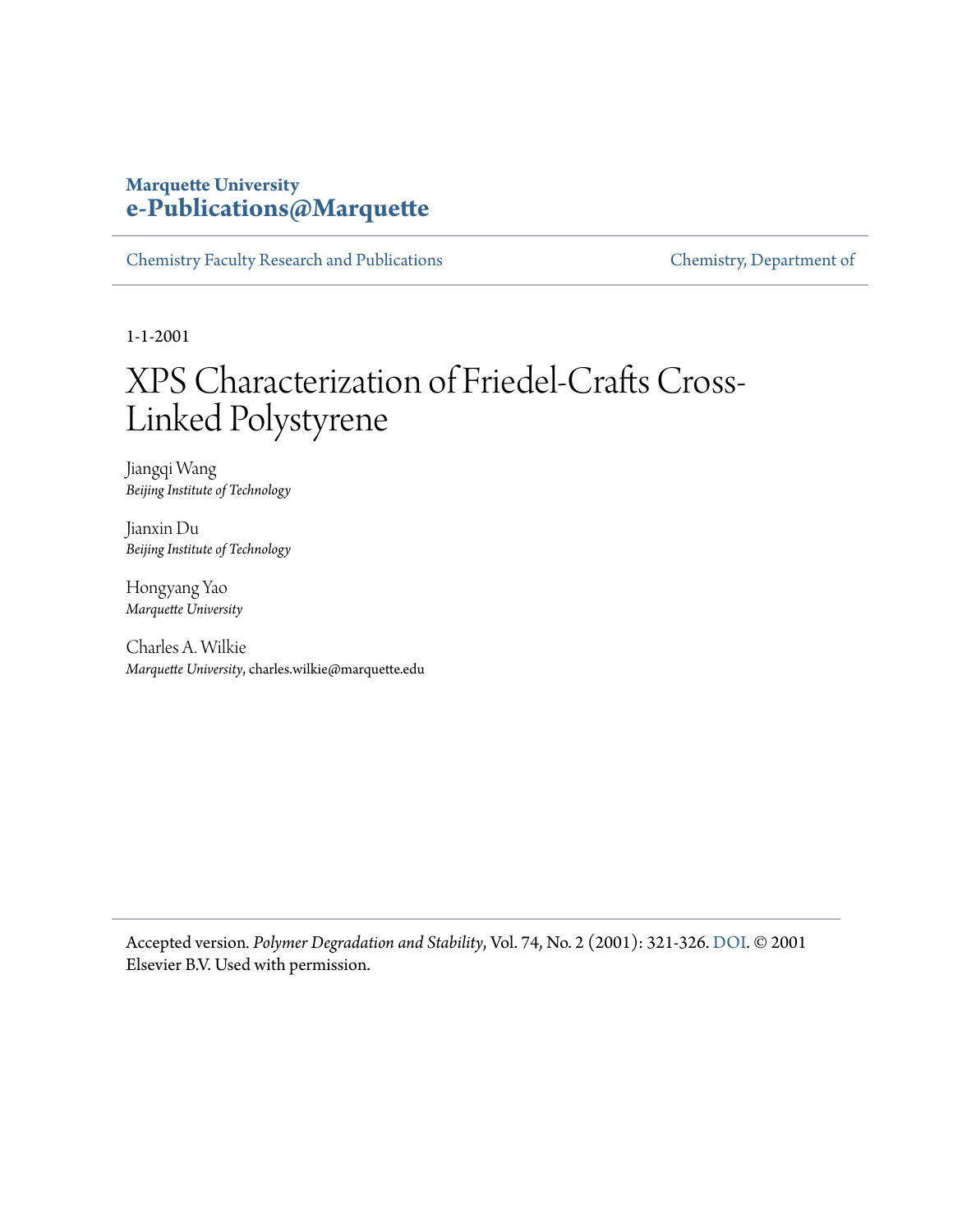**Marquette University**

### **e-Publications@Marquette**

#### *Chemistry Faculty Research and Publications/College of Arts and Sciences*

*This paper is NOT THE PUBLISHED VERSION;* **but the author's final, peer-reviewed manuscript.** The published version may be accessed by following the link in th citation below.

*Polymer Degradation and Stability*, Vol. 74, No. 2 (2001): 321-326. [DOI.](https://doi.org/10.1016/S0141-3910(01)00164-1) This article is © Elsevier and permission has been granted for this version to appear in [e-Publications@Marquette.](http://epublications.marquette.edu/) Elsevier does not grant permission for this article to be further copied/distributed or hosted elsewhere without the express permission from Elsevier.

# XPS Characterization of Friedel-Crafts Crosslinked Polystyrene

#### Jianqi Wang

National Laboratory of Flame Retardant Materials, School of Chemical Engineering and Materials Science, Beijing Institute of Technology, Beijing, China

#### Jianxin Du

National Laboratory of Flame Retardant Materials, School of Chemical Engineering and Materials Science, Beijing Institute of Technology, Beijing, China

#### Hongyang Yao

Department of Chemistry, Marquette University, Milwaukee, WI

#### Charles A. Wilkie

Department of Chemistry, Marquette University, Milwaukee, WI

#### Abstract

The combination of a difunctional alkylating agent, either hydroxymethylbenzyl chloride or  $\alpha, \alpha'$ -dichloroxylene with polystyrene or high-impact polystyrene together with a Friedel-Crafts catalyst, 2 ethylhexyldiphenylphosphate, and an amine to react with hydrogen chloride has been studied by X-ray photoelectron spectroscopy. The results confirm what had been suggested from previous investigations using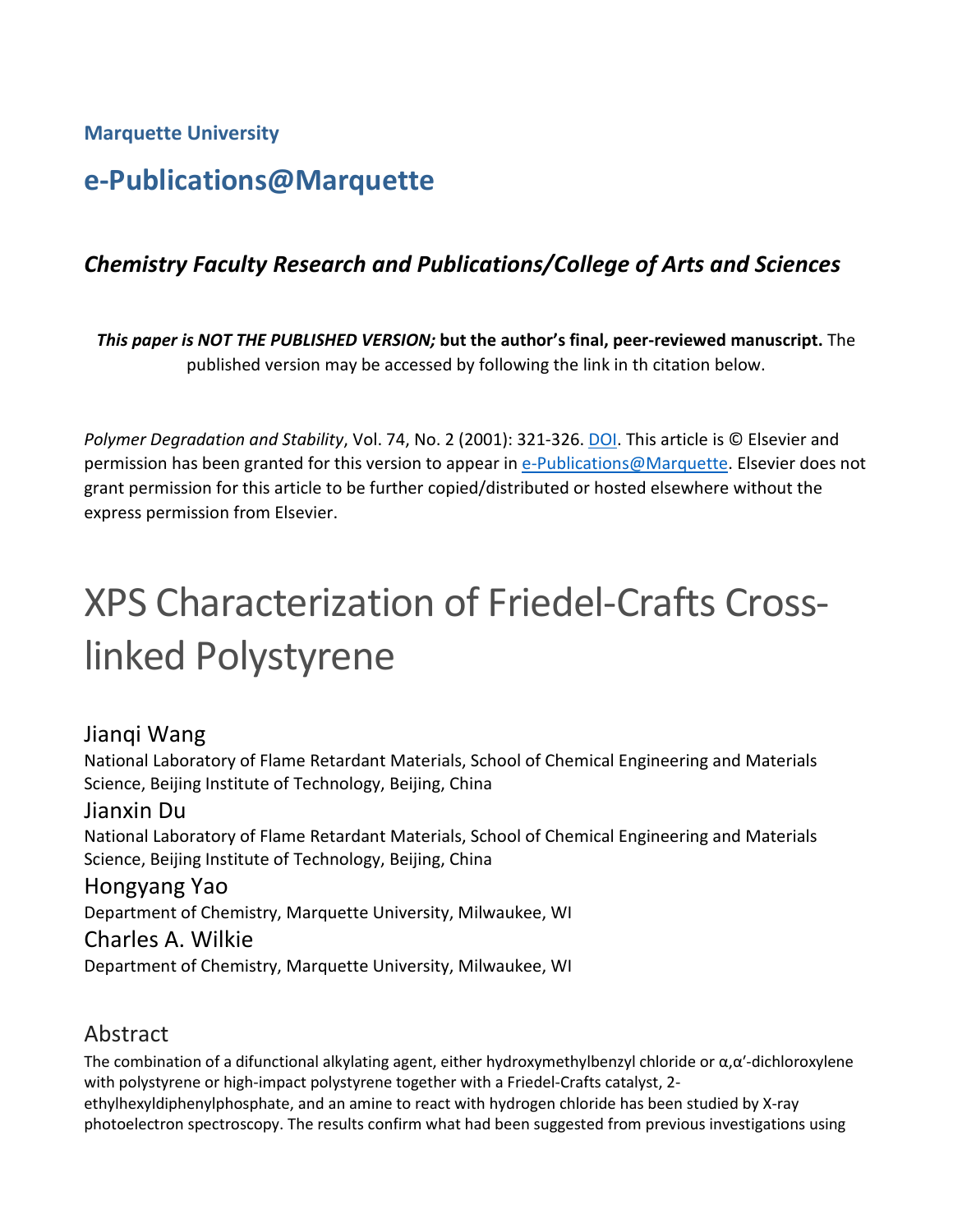thermogravimetric analysis; cross-linking of the polymer occurs as the temperature is raised and the alcoholcontaining alkylating agent gives a greater amount of cross-linking than does the dichloro compound.

#### Keywords

XPS, Friedel-Crafts, Cross-linking, Polystyrene, HIPS

#### 1. Introduction

Friedel-Crafts chemistry has been used to cross-link polystyrene for a long period of time. Grassie and Gilks  $[1]$  used tin tetrachloride as the cross-linking catalyst with p-di(chloromethyl)benzene as the alkylating agent and found that a cross-linked polymer could be formed near room temperature. Brauman <sup>[\[2\]](https://www.sciencedirect.com/science/article/pii/S0141391001001641?via%3Dihub#BIB2)</sup> used various alkylating and acylating agents with antimony trichloride as catalyst and found that alkylating agents increased char formation and decreased the rate of release of volatiles. Rabek and Lucki **[\[3\]](https://www.sciencedirect.com/science/article/pii/S0141391001001641?via%3Dihub#BIB3)** used aluminum trichloride as the catalyst with 1,2-dichloroethane as the cross-linking agent. Khanna and Pearce [\[4\]](https://www.sciencedirect.com/science/article/pii/S0141391001001641?via%3Dihub#BIB4) prepared copolymers from styrene and vinylbenzyl chloride and found that these copolymers always give a greater than expected yield of char. These systems all did undergo cross-linking reactions but at too low a temperature to be useful.

Work in these laboratories on Friedel-Crafts cross-linking of polystyrene began in 1997 with a publication in which we showed that it was possible, by the correct identification of the catalyst and cross-linking agent, to have the cross-linking reaction commence at temperatures above the processing temperature so that the polymer could still be processed as a thermoplastic. This initial work used zeolites as the catalyst with benzenedimethanol as the alkylating agent  $[5]$ . A rather facile reaction occurs but only in a sealed tube, when the reaction is conducted under flowing conditions, the alkylating agent volatilized before it could react. This problem was solved through the use of a copolymer of styrene with vinylbenzyl alcohol [\[6\],](https://www.sciencedirect.com/science/article/pii/S0141391001001641?via%3Dihub#BIB6) [\[7\].](https://www.sciencedirect.com/science/article/pii/S0141391001001641?via%3Dihub#BIB7) In this system, the alcohol functionality acts as the alkylating agent and releases water, a benign product of the reaction. The catalyst which has been used is 2-ethylhexyldiphenylphosphate (DPP). This catalyst undergoes thermal degradation at about 250 °C to form 2-ethylhexene and diphenylphosphoric acid, the actual catalyst for the reaction. This system has been investigated using both thermogravimetric analysis (TGA), and Cone calorimetry. By TGA it is found that the onset temperature of the degradation is increased by about 50 °C, indicating a significant enhancement in thermal stability. From Cone calorimetry  $[8]$ , the peak heat release rate is reduced from 1160 kW/m<sup>2</sup> to less than 400 kW/m<sup>2</sup>. When radiative gasification measurements were performed, one can observe char formation. Thus one can clearly state that cross-linking occurs and that this leads to the formation of char and this char serves to insulate the polymer from further degradation.

Utilization of this technology requires the production of a new copolymer, therefore attempts have been made to determine if a system could be devised in which polystyrene could be functionalized in a relatively low temperature step followed by cross-linking at higher temperatures. A great number of difunctional materials were studied to ascertain if a suitable system could be identified. There are two reagents of choice, both of which will react at a temperature of about 150 °C to give a functionalized polystyrene and then cross-link in the temperature regime of 250–300 °C; these reagents are hydroxymethyl benzyl chloride (HMBC) and  $α, α'$ dichloroxylene (DCPX)  $[9]$ . The catalyst that is used is DPP and the reaction is conducted in the presence of a small amount of 2,2,6,6-tetramethyl-4-piperidinol (TMP) as an HCl acceptor. Both of these reagents give large reductions in the peak heat release rate both in the presence and absence of the catalyst. The most efficacious system is HMBC in the presence of DPP and TMP [\[10\].](https://www.sciencedirect.com/science/article/pii/S0141391001001641?via%3Dihub#BIB10)

This XPS investigation was initiated in order to answer some of the questions which have arisen during the previous work. It has already been shown that X-ray photoelectron spectroscopy (XPS) is more sensitive than TGA in identifying the onset of cross-linking reactions [\[11\],](https://www.sciencedirect.com/science/article/pii/S0141391001001641?via%3Dihub#BIB11) [\[12\].](https://www.sciencedirect.com/science/article/pii/S0141391001001641?via%3Dihub#BIB12) Another advantage of the XPS system is the possibility of observing the fate of the phosphorus as well as carbon.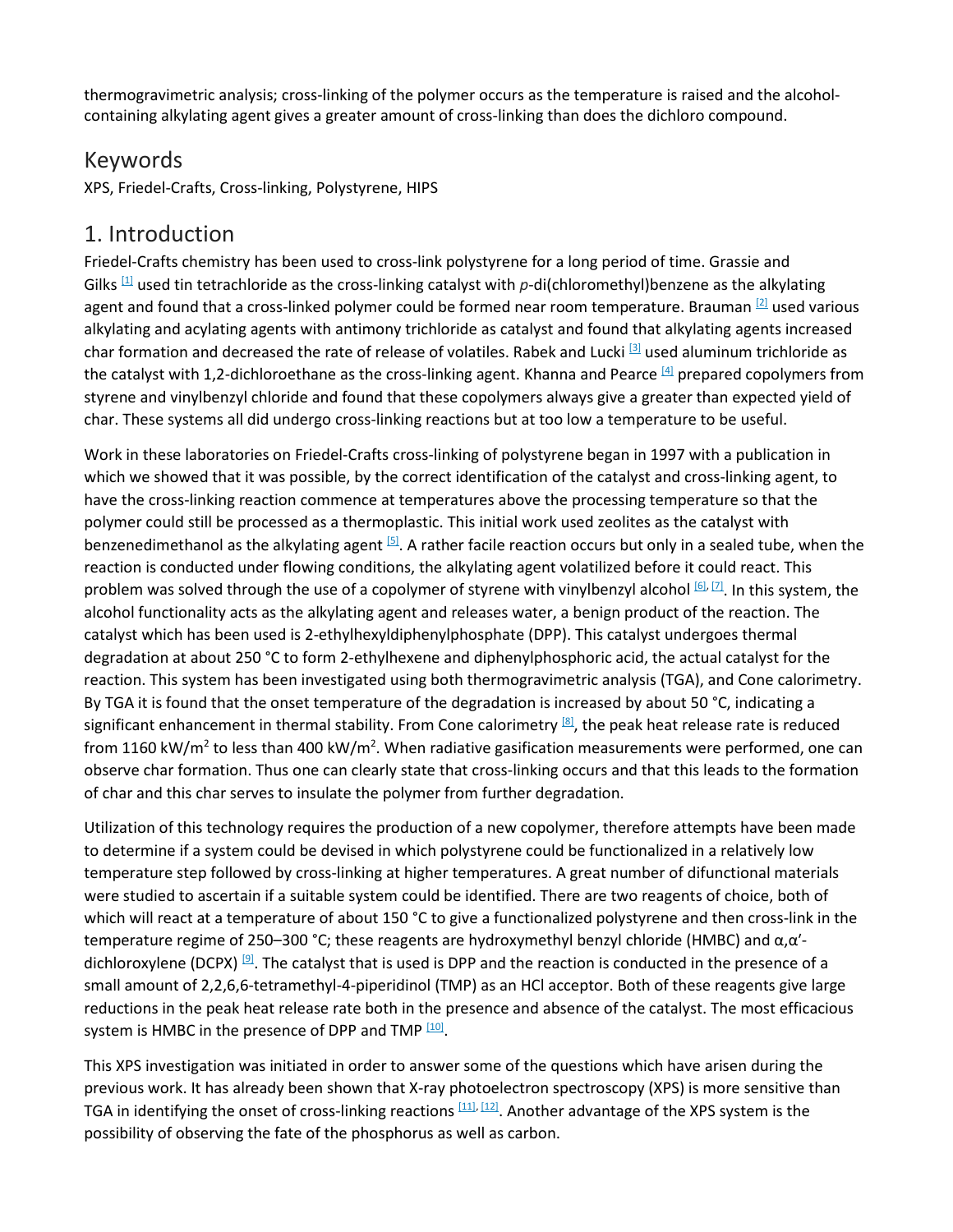#### 2. Experimental

#### 2.1. Materials

Polystyrene and most other laboratory chemicals were acquired from Aldrich Chemical Company. The difunctional alkylating reagents were synthesized following the procedures outlined in the previous work [\[9\],](https://www.sciencedirect.com/science/article/pii/S0141391001001641?via%3Dihub#BIB9) [\[10\].](https://www.sciencedirect.com/science/article/pii/S0141391001001641?via%3Dihub#BIB10) High impact polystyrene (HIPS) was kindly provided by the Huntsman Chemical Company.

#### 2.2. XPS experiments

The spectra (MgK<sub>α</sub>) were recorded on a PHI 5300 ESCA system (Perkin-Elmer) at 250 W (12.5 kV 20 mA) under a vacuum better than 10<sup>−</sup><sup>6</sup> Pa (10<sup>−</sup><sup>8</sup> Torr), calibrated by assuming the binding energy of adventitious carbon to be 284.6 eV. The specimens were prepared in the form of a thin film. The 'pseudo in situ' protocol used in this work denotes that only one specimen at a fixed orientation was employed for absolute intensity measurement from room temperature up to 500 °C. All samples were heated outside the XPS chamber under the protection of argon atmosphere. The extent of carbonization (cross-linking) is based on the absolute intensity (cps·eV, counts per second·eV) derived from C1s spectra. The error limits on the intensity measurements can be estimated as  $±20%$ , following the work of Wagner  $131$ .

#### 3. Results

There are at least two important results which arise from an XPS investigation, the relative intensity (cps·eV, based on the peak area), a quantitative indicator determined from the photoelectron spectrum of the element, which gives information on the relative accumulation of carbon, associated with the extent of cross-linking and, in the case of carbon, the plasmon loss (eV, the separation between the plasmon peak and the principal peak in C1s spectrum), a qualitative indicator describing the chemical nature, i.e. the degree of graphitization of the material. Most attention will be focused on the accumulation of carbon since this is indicative of the crosslinking process. In the earlier work, cross-linking was shown by the insolubility of the polymer.

When a composition which contained polystyrene with 10% HMBC, 5% 2-ethylhexyldiphenylphosphate and 0.1% of a hindered amine was heated at 150 °C, it was observed that both water and hydrogen chloride were evolved. This is consistent with a Friedel-Crafts alkylation of polystyrene, yielding a functionalized polymer. Infrared spectroscopy provided evidence to support this observation. When the identical composition was heated in the range of 250–300 °C, cross-linking was evident, as attested by the insolubility of the polymer in solvents, such as toluene or tetrahydrofuran, that would normally dissolve the polymer  $[9]$ .

Further evidence of cross-linking comes from cone calorimetry. A cross-linked polymer is expected to have enhanced fire resistance, as measured by cone calorimetry. In this case, the composition referenced above shows a 51% decrease in the peak heat release rate  $[10]$ .

A radiative gasification experiment has been performed on a similar composition in which one can take pictures as the sample is heated in a nitrogen atmosphere. In these experiments the formation of surface char can be visually observed  $[8]$ . These observations strongly support the occurrence of cross-linking.

The advantage that is offered by XPS is that one can follow the accumulation of carbon, and other elements, as a function of temperature. Carbon accumulation at the surface can only occur as other elements are lost, which suggests that new carbon-carbon bonds are formed, i.e. cross-linking. Either new sigma bonds between adjacent chains or new pi bonds between carbon atoms which are already attached or both types of bonds can be formed. Naturally, as new carbon-carbon pi bonds are formed, the residue must become more graphite-like and the extent of graphitization can be assessed through the plasmon loss parameter. In the majority of cases in which degrading polymers have been examined, the extent of graphitization is never very high  $\frac{111}{2}$ .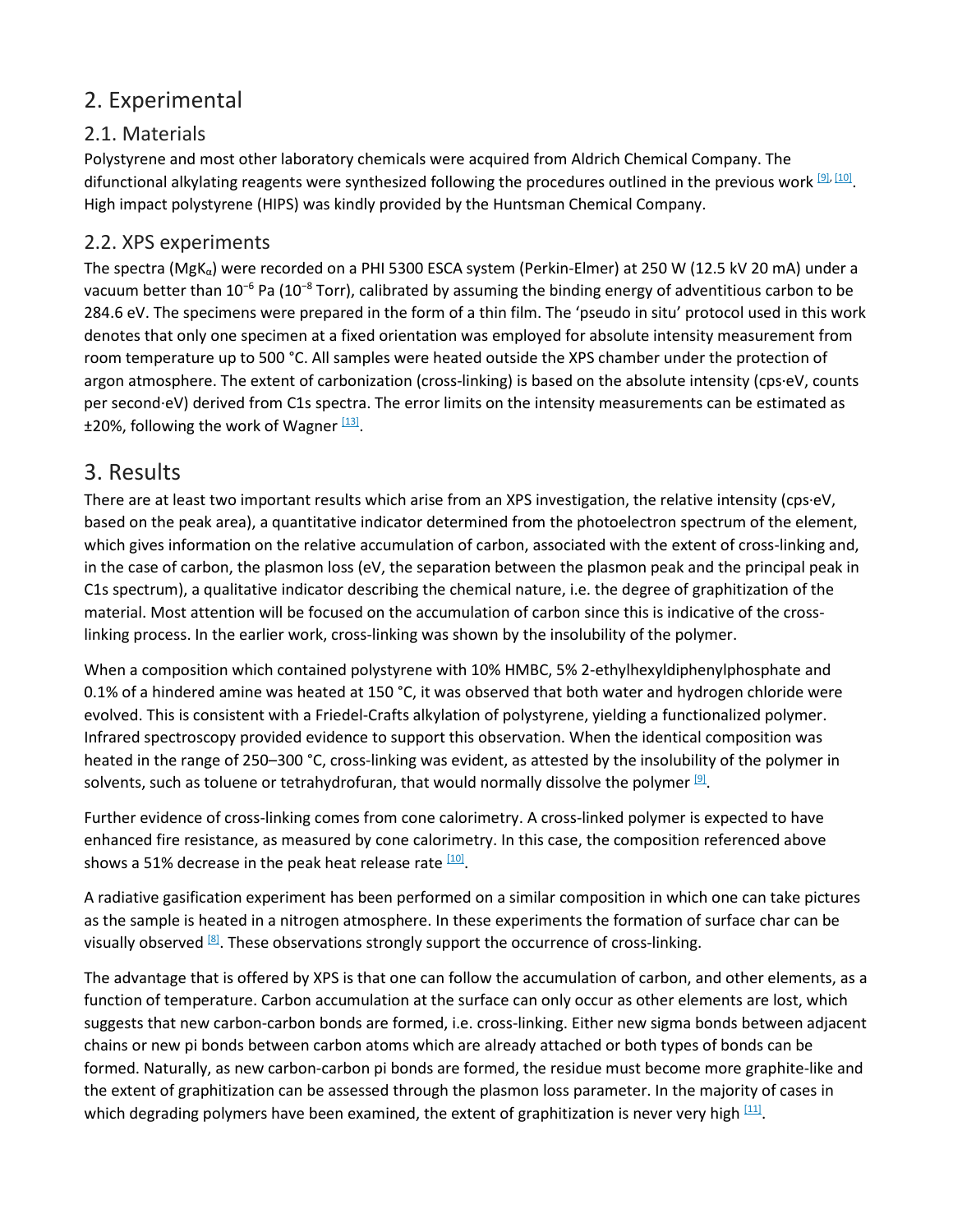[Fig.](https://www.sciencedirect.com/science/article/pii/S0141391001001641?via%3Dihub#FIGGR1) 1 shows the comparison of the relative intensity in the carbon 1s spectrum of polystyrene with that of a composition containing the polymer along with HMBC as the alkylating agent with TMP present to absorb any HCl that is produced. One can clearly see that carbon accumulation occurs slightly more easily in the presence of the cross-linking reagent than in its absence up to 400 °C. Above this temperature, virgin polystyrene shows somewhat higher carbon accumulation; this may be attributed to experimental uncertainties that become more pronounced above 400 °C. The likely mode by which carbon accumulation occurs in virgin polystyrene is a loss of hydrogen while, when the difunctional alkylating reagent is present, cross-linking may occur with the concomitant loss of water or hydrogen chloride. Accumulation of carbon continues up to about 400° and it is still present at 500 °C.



Fig. 1. Comparison of relative intensity in the carbon 1s spectrum for virgin polystyrene (M10) and polystyrene with HMBC and TMP (M11).

[Fig.](https://www.sciencedirect.com/science/article/pii/S0141391001001641?via%3Dihub#FIGGR2) 2 is the comparison of cross-linking using HMBC as the cross-linking reagent in the absence (M11) and presence (M12) of DPP. The onset of cross-linking is remarkably similar in both systems but, in the presence of DPP, there is some indication of an enhanced early cross-linking step. Above 200 °C the systems with and without catalyst are within experimental error; there is no difference in cross-linking. [Fig.](https://www.sciencedirect.com/science/article/pii/S0141391001001641?via%3Dihub#FIGGR3) 3 portrays similar data for the cross-linking reagent DCPX in the presence (M14) and absence of DPP (M13). Cross-linking begins earlier in the absence of DPP but to only a very limited extent until temperatures exceed 300 °C. On the other hand, in the presence of DPP there is a smooth increase in cross-linking with temperature. Finally, [Fig.](https://www.sciencedirect.com/science/article/pii/S0141391001001641?via%3Dihub#FIGGR4) 4 offers a comparison of the two cross-linking reagents, HMBC (M11) and DCPX (M14). Carbon accumulation occurs much more rapidly for HMBC than for DCPX. It is noteworthy that the carbon has vanished by 500 °C for DCPX but remains for HMBC. The likely explanation is that a more thermally stable surface is obtained from HMBC than from DCPX. The reduction in peak heat release rate for HMBC was 51% while from DCPX it is only 31% so this is a consistent observation.



Fig. 2. Comparison of the relative intensity in the carbon 1s spectrum for polystyrene with TMP and HMBC (M11) with that which also contains DPP (M12).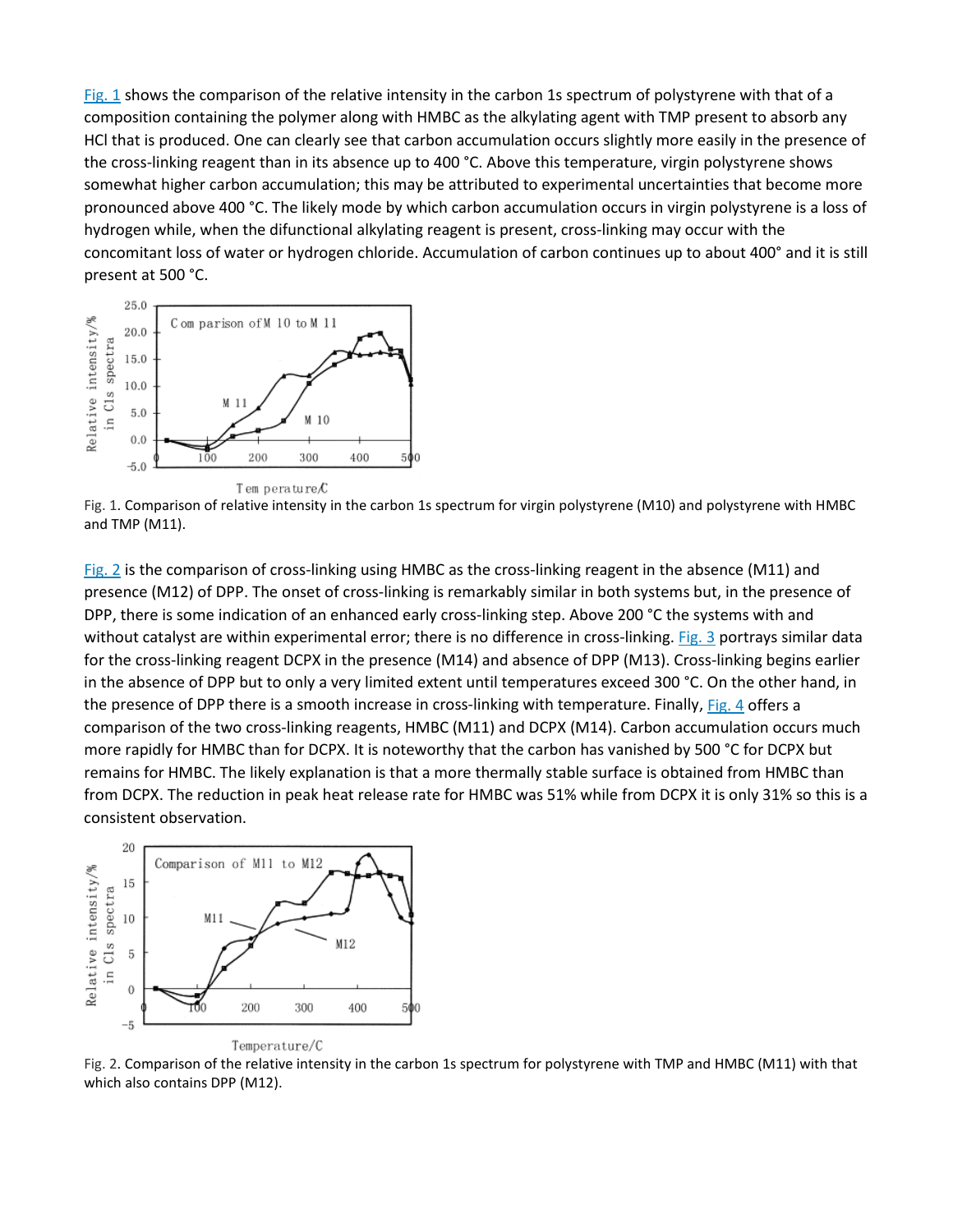

Fig. 3. Comparison of relative intensity in the carbon 1s spectrum for polystyrene with DCPX and TMP (M13) with that which also contains DPP (M14).



Temperature/C

Fig. 4. Comparison of relative intensity in the carbon 1s spectrum for polystyrene with TMP and DPP and HMBC (M11) or DCPX (M13).

The degree of graphitization as measured from the plasmon loss is about the same for all systems. There is an increase of about 2 eV over the temperature range studied, the maximum value reached is about 25 eV, much lower than the value of about 31 eV expected for well-ordered graphite. From the plasmon loss data one may conclude that the cross-linking up to 500 °C never leads to a significant degree of graphitization, but the formation of a graphite-like structure has begun.

The relative intensity in the phosphorus spectrum is shown in  $Fig. 5$  $Fig. 5$  for a composition which contains polystyrene, TMP, DPP and HMBC (M12) or DCPX (M14). The binding energy of all samples stays constant at 135.0±0.5 eV, indicating that the phosphorus is always in the +5 oxidation state.



Fig. 5. Comparison of the relative intensity in the phosphorus 2p spectrum for polystyrene with TMP, DPP and HMBC (M12) or DCPX (M14).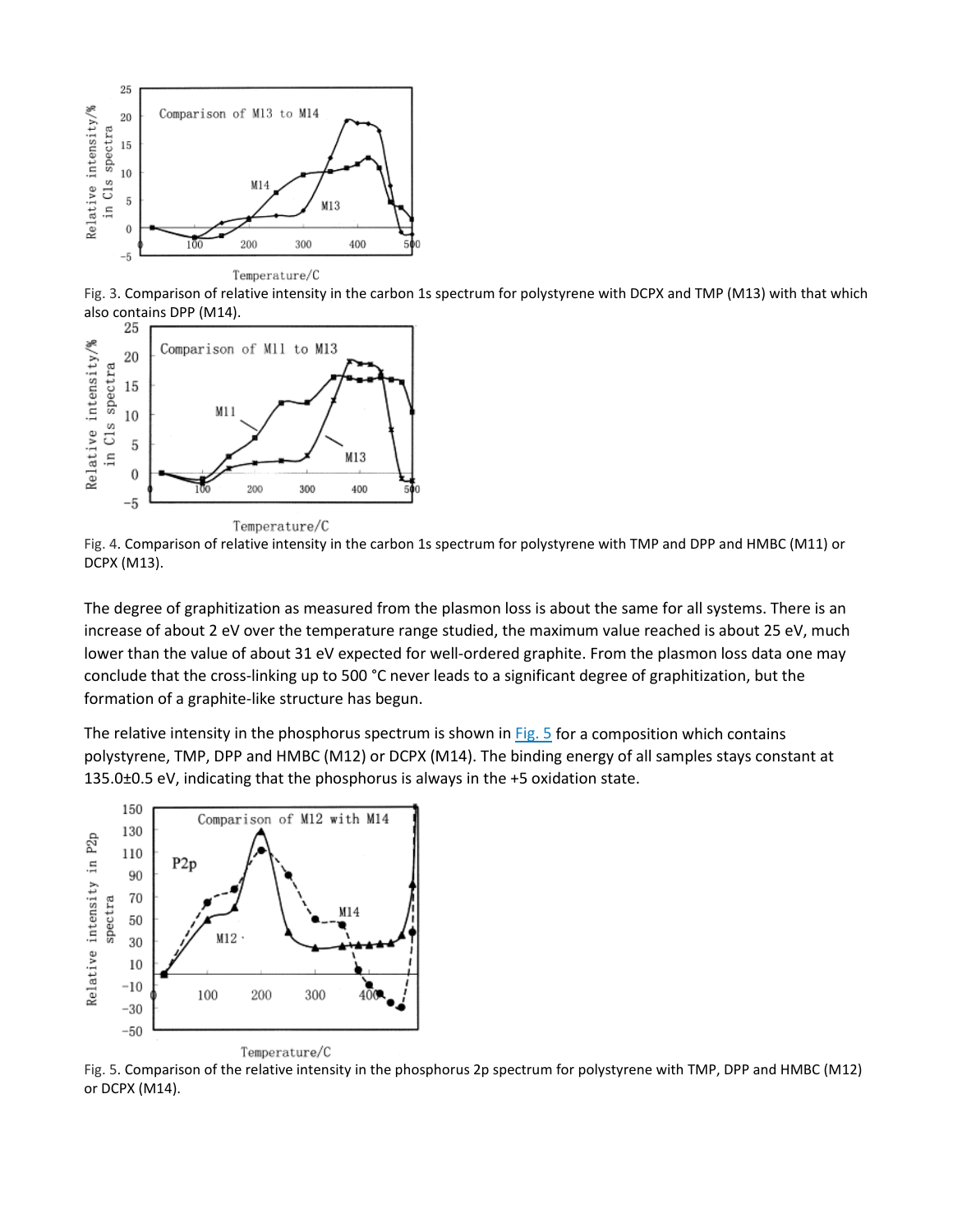Any degradation of the polymer will increase the relative amount of phosphorus in the sample, since the other elements must decrease, therefore the observation of an increased phosphorus content initially must be related to the loss of other species from the sample and/or transportation of some species from the interior. The relative intensity of phosphorus rises rather quickly at first but also begins to decrease above 200 °C; this may be attributed to the presence of a renewed surface above 200 °C, due to the transport of components from the bulk of the polymer melt. The temperature is higher near the surface than in the interior, so the polymer undergoes more degradation near the surface, resulting in a lower molecular weight with a viscosity much less than in the bulk. The generation and transport of the volatiles, e.g. phosphoric acid, from the interior of the polymer melt outward through a strong viscosity gradient leaves a renewed surface, which XPS interrogates. Thus XPS uniquely has the opportunity to describe the role of phosphorus in this system. After the maximum the decline must indicate the volitilization of the phosphorus species at higher temperatures. In the previous TGA study on the degradation of DPP <sup>[6]</sup>, degradation commences at about 250 °C and the mass loss is quite sudden. Mass loss continues in a slower fashion but all of the material has evolved by about 400 °C. These XPS curves show a similar trend except, in the case of HMBC, some phosphorus may be retained in the sample. This means that the catalyst may still be present at higher temperatures for this system and this can permit additional crosslinking reactions at high temperatures; a higher amount of cross-linking may be expected to give a lower peak rate of heat release as has been observed for this system.

The cross-liking of HIPS has also been studied and [Fig.](https://www.sciencedirect.com/science/article/pii/S0141391001001641?via%3Dihub#FIGGR6) 6 presents the data on the relative intensity in the carbon spectrum for formulations containing HIPS, TMP, DPP and HMBC (M21) or DCPX (M22). There is little difference in carbon accumulation between these two systems until a temperature above 350 °C is reached when HMBC shows enhanced carbon accumulation. The corresponding phosphorus data is presented in [Fig.](https://www.sciencedirect.com/science/article/pii/S0141391001001641?via%3Dihub#FIGGR7) 7. The humpshaped curves are similar for both systems and one observes the rise and fall of intensity in the phosphorus spectrum. For HIPS there is apparently not much difference between the two alkylating reagents.



Fig. 6. Comparison of the relative intensity in the carbon 1s spectrum for high-impact polystyrene with TMP, DPP and HMBC (M21) or DCPX (M22).



Fig. 7. Comparison of the relative intensity in the phosphorus 2p spectrum for high-impact polystyrene with TMP, DPP and HMBC (M21) or DCPX (M22).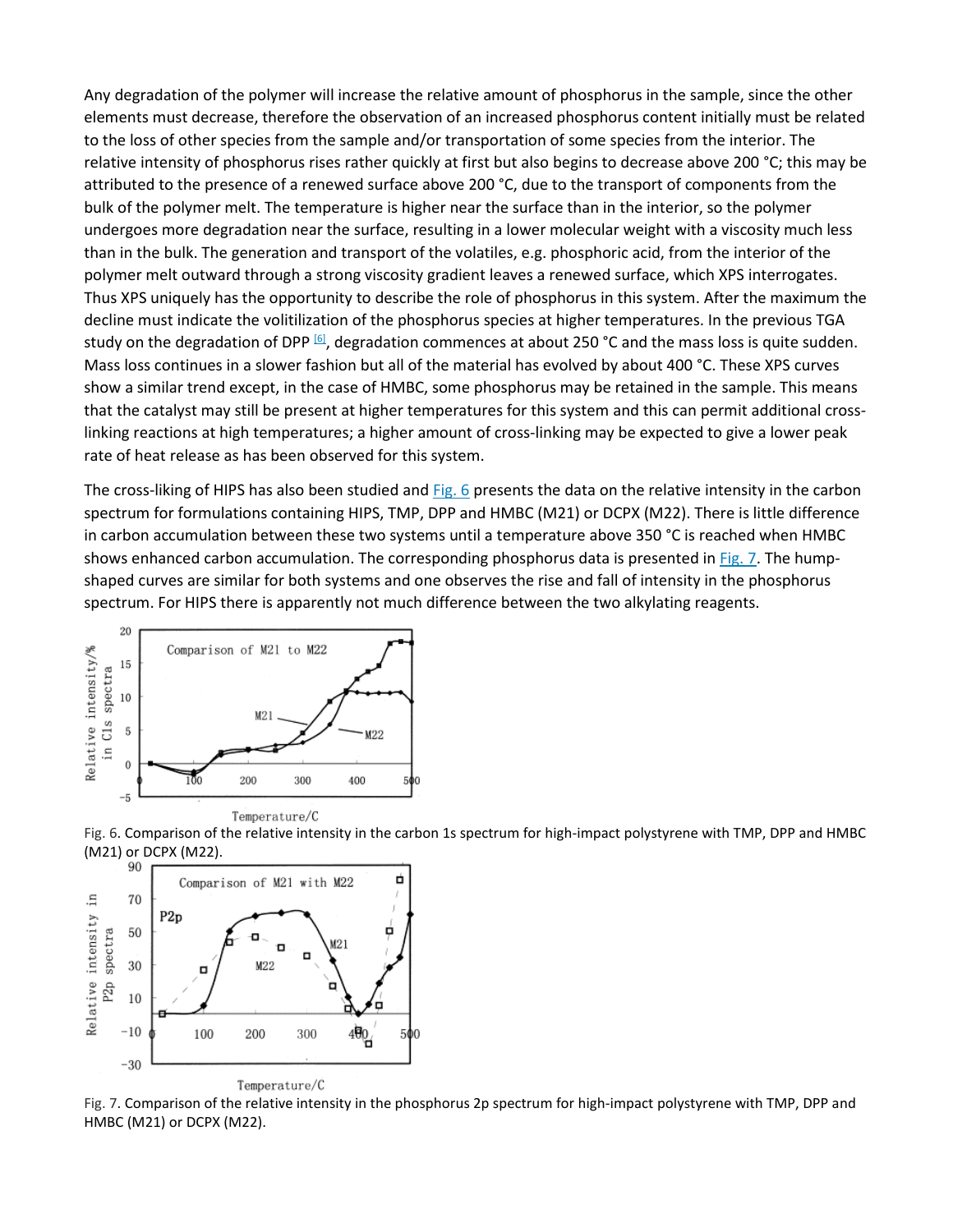#### 4. Discussion

The following observations have been made in our previous investigations of the functionalization of polystyrene. Cross-linking, as measured by the absence of solubility, occurs at 200 °C for both HMBC and DCPX alone but is repressed in the presence of TMP. When TMP or TMP+DPP are present an insoluble product is not produced until a temperature of 300 °C is reached. The HMBC–polystyrene system has been studied using TGA/FTIR; both the alcohol end and the chloride end of the molecule react at temperatures below 150 °C but cross-linking does not occur until higher temperatures, in the range of 250–300 °C. The reactivity of the two ends is apparently about the same and whichever end encounters a polystyrene molecule will react to give a functionalized polymer. The evolution of water begins at about 130°C while the evolution of hydrogen chloride begins near 150 °C. When either TMP or TMP+DPP are present, the evolution of both of these species begins at about 250C. The amount of HCl and H<sub>2</sub>O are approximately equal, indicating that only one end reacts. The elemental composition of a mixture of polystyrene with HMBC has been followed in the bulk as a function of temperature and the percentage of carbon in the sample increase with temperature [\[9\],](https://www.sciencedirect.com/science/article/pii/S0141391001001641?via%3Dihub#BIB9) [\[10\].](https://www.sciencedirect.com/science/article/pii/S0141391001001641?via%3Dihub#BIB10) In the experiments described herein, an increase in carbon accumulation at the surface, followed by a decrease at higher temperatures, is observed and this data provides a connection between the bulk and surface data.

These results are in agreement with these previous observations. [Fig.](https://www.sciencedirect.com/science/article/pii/S0141391001001641?via%3Dihub#FIGGR1) 1 shows the accumulation of carbon in a system containing additives relative to virgin polystyrene and there is clearly a much more rapid accumulation of carbon. The much greater sensitivity of the XPS technique provides evidence for carbon accumulation only a little above 100 °C. In previous work it has been shown that XPS detects the onset of degradation at least 200 °C lower than is seen from TGA. [Fig.](https://www.sciencedirect.com/science/article/pii/S0141391001001641?via%3Dihub#FIGGR2) 2 shows that the presence or absence of DPP has little effect on the course of the reaction when TMP is present. Cross-linking begins at about the same temperature and the relative intensities of carbon 1s is somewhat constant.  $Fig. 4$  $Fig. 4$  shows that cross-linking begins at about the same temperature for both HMBC and DCPX, as previously observed  $[9]$ . The data in [Fig.](https://www.sciencedirect.com/science/article/pii/S0141391001001641?via%3Dihub#FIGGR5) 5 provides information which has been previously unobtainable, i.e. the fate of the phosphorus. As noted above, XPS uniquely can examine the movement of the phosphorus from the bulk to the surface where it will undergo volatilization. Phosphorus compounds in the bulk may perform a catalytic role but, once a compound reaches the surface it will soon volatilize. From TGA it has been shown that degradation of DPP begins at about 250 °C with the evolution of an olefin and that all mass is lost at higher temperature. One can see that the amount of phosphorus reaches a maximum and then declines, thus phosphorus and carbon accumulate in the sample and the other elements are lost. The decline in phosphorus intensity roughly corresponds to the temperature at which carbon accumulation proceeds more rapidly, as would be expected. A clearer illustration can be seen from [Fig.](https://www.sciencedirect.com/science/article/pii/S0141391001001641?via%3Dihub#FIGGR8) 8, which shows the comparison of the phosphorus/carbon ratios for samples containing polystyrene, TMP, DPP and HMBC (M12) or DCPX (M14). Both show maxima near 200 °C while high P/C ratios become visible near 500 °C, which may be attributed to the disappearance of carbon via oxidation.